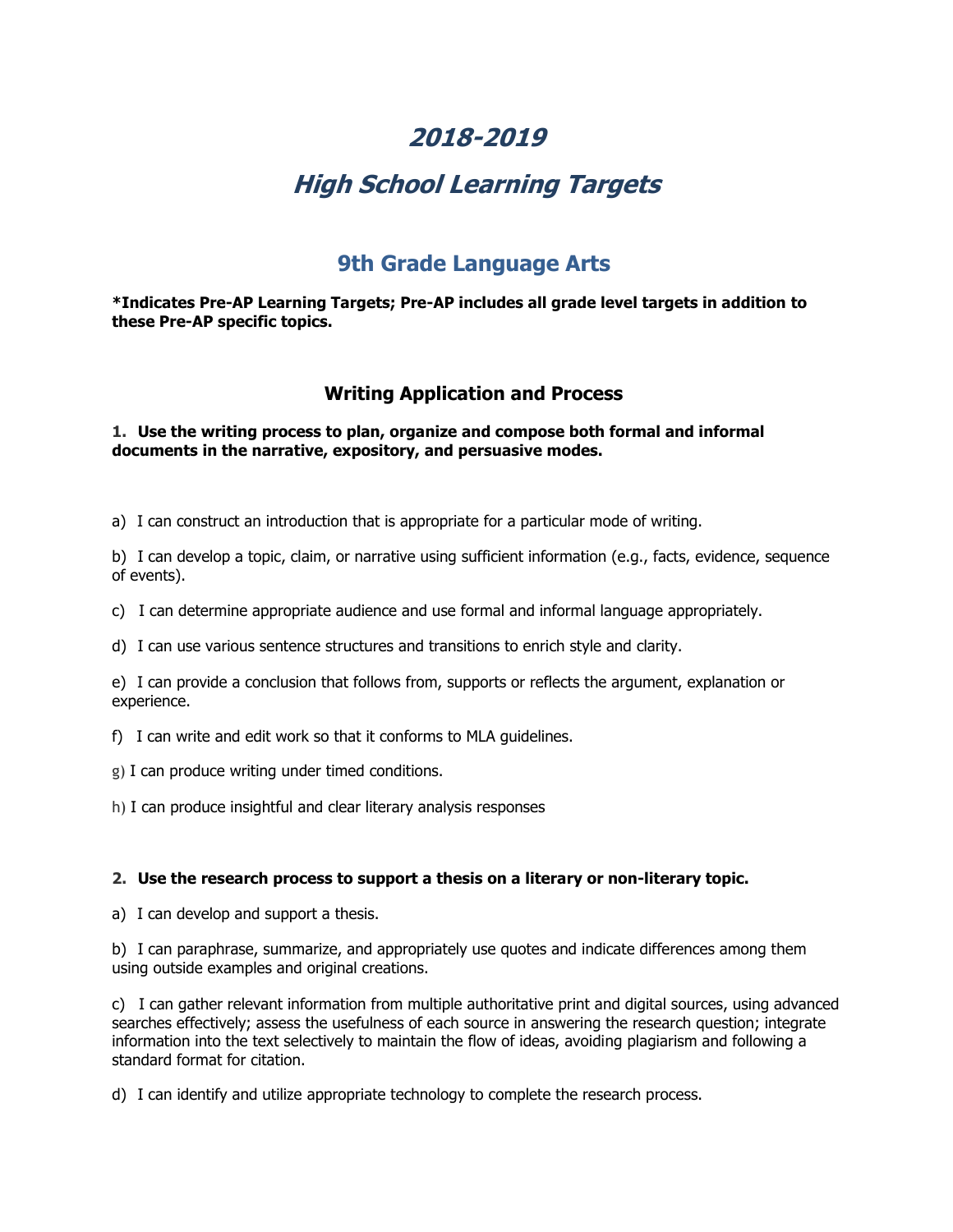e) I can research, write, and edit writing independently.

# **Writing Mechanics**

### **3. Demonstrate command of the conventions of Standard English capitalization, punctuation, and spelling.**

a) I can demonstrate the correct use of commas with nonessential appositives.

b) I can use a semicolon (and perhaps a conjunctive adverb) to link two or more closely related independent clauses.

c) I can use a colon to introduce list or quotation.

## **4. Demonstrate command of the conventions of Standard English grammar and usage when writing or speaking.**

a) I can use parallel structure

b) I can use various types of phrases (noun, verb, adjectival, adverbial, participial, prepositional, absolute) and clauses (independent, dependent; noun, relative, adverbial) to convey specific meanings and add variety and interest to writing or presentations.

c) I can apply rules of subject-verb agreement when the subject has compound parts joined by or with the second element as singular or plural.

- d) I can apply the rules of subject-verb agreement with the subjunctive mood.
- e) I can identify and revise fragments and run-on sentences.

# **Reading Comprehension and Application**

#### **5. Apply reading strategies to materials for comprehension, main idea, tone, propaganda, and argument.**

a) I can cite strong and thorough textual evidence to support analysis of what the text says explicitly as well as inferences drawn from the text.

b) I can determine the meaning of words in context including figurative, technical, and connotative meanings.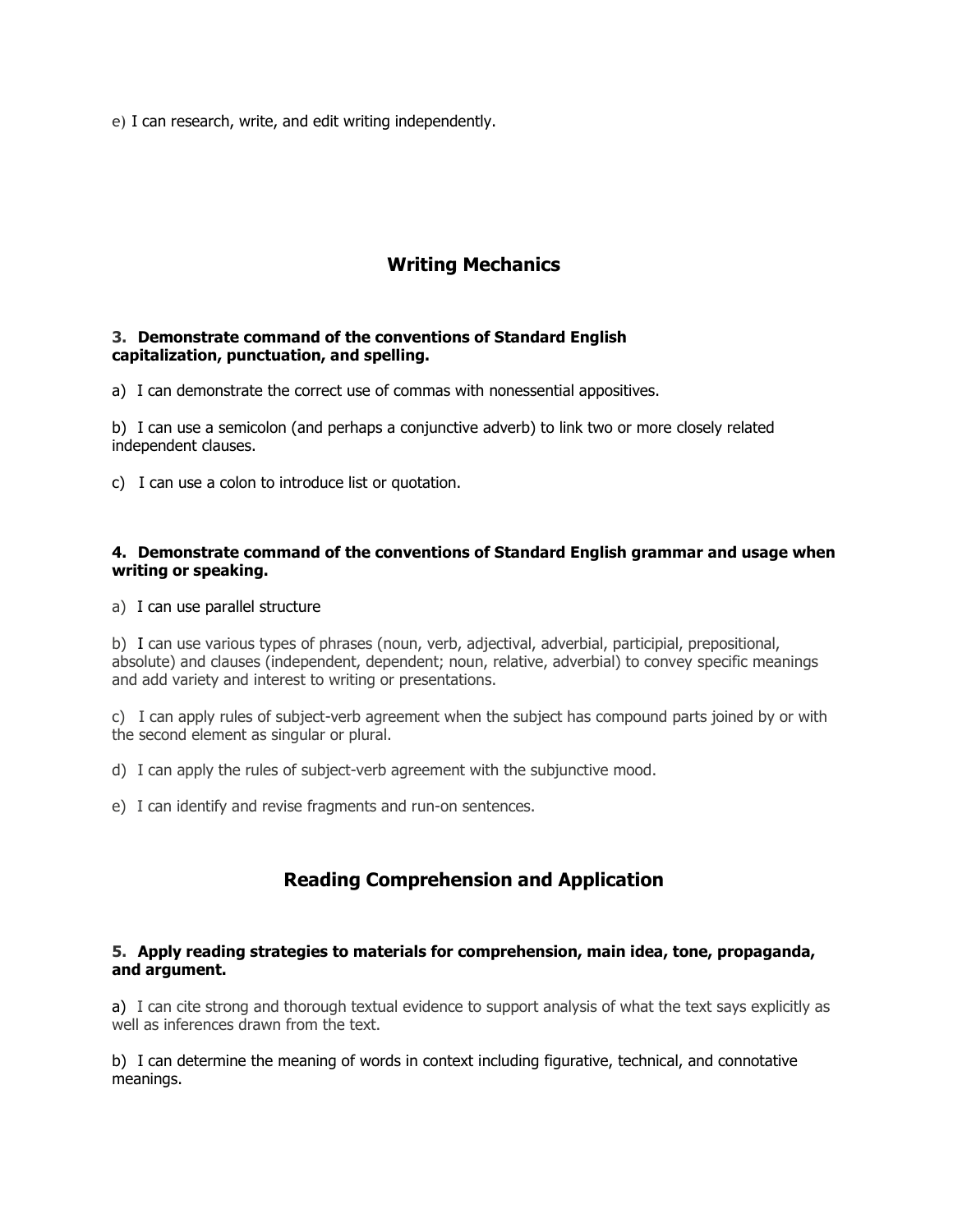c) I can determine how the use of specific word choices impacts the author's meaning and tone.

d) I can delineate and evaluate argument and specific claims in a text, and identify false statements and fallacious reasoning.

e) I can assess whether the reasoning is valid and the evidence is relevant and sufficient in argument.

f)I can prepare for literary analysis assessments and discussions by reading the material and taking appropriate notes independently beyond the Pre AP 9 classroom.

#### **6. Identify and interpret author style and structures of texts used in world literature, informational texts, and media.**

a. I can analyze how an author's choices concerning how to structure a text create a desired effect in a literary text (e.g., mystery, tension, surprise)

b. I can analyze how the author unfolds an analysis or series of ideas or events, including the order in which the points are made, how they are introduced and developed, and the connections drawn among them in informational texts.

c. I can analyze in detail how an author's ideas or claims are developed and refined by particular sentences, paragraphs, or larger portions of a text (e.g., a section or chapter).

d) I can analyze the language and literary elements that contribute to an author's style.

### **7. Analyze genre, tone, plot, literary devices and elements, and author's point of view/purpose in short stories, drama, poetry, informational texts, and media.**

a) I can determine a theme or central idea of a text and analyze in detail its development over the course of the text, including how it emerges and is shaped and refined by specific details.

b) I can provide an objective summary of a text.

c) I can analyze how complex characters (e.g., those with multiple or conflicting motivations) develop over the course of a text, interact with other characters, and advance the plot or develop the theme.

d) I can define and identify first person, third person limited, and third person omniscient point of view.

e) I can analyze how an author uses point of view or rhetoric to achieve the desired purpose.

f) I can classify passages in a text that reveal the author's tone in literature.

g) I can demonstrate understanding of figurative language, word relationships, and nuances in word meanings.

h) I can analyze textual evidence (quotes) and determine the speaker, situation, and significance of the specific evidence.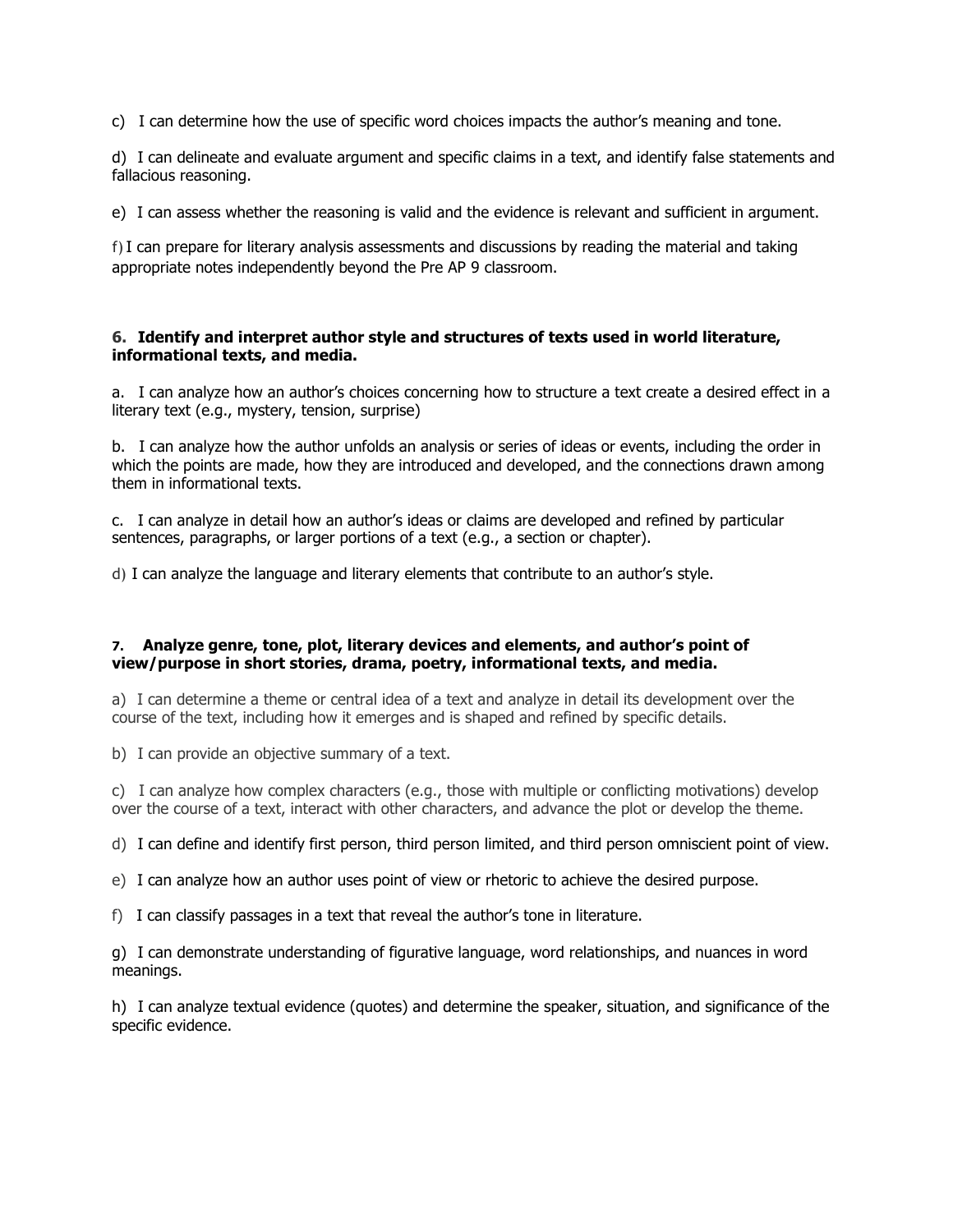### **8. Acknowledge different perspectives and make contemporary connections to world literature, informational documents, and media.**

a) I can analyze a particular point of view or cultural experience reflected in a work of literature from outside the United States, drawing on a wide reading of world literature.

b) I can analyze how an author uses allusions to create a desired effect or emphasize a point (e.g., how Shakespeare treats a theme or topic from Ovid or the Bible or how a later author draws on a play by Shakespeare).

c) Analyze seminal European documents of historical significance (e.g., Magna Carta; English Bill of Rights; The Social Contract, or Principles of Political Right), including how they address related themes and concepts included in United States' documents of historical and literary significance.

d) Analyze the representation of a subject or a key scene in two different artistic mediums, including what is emphasized or absent in each treatment (e.g., a person's life story in print and media or Auden's "Musée des Beaux Arts" and Breughel's "Landscape with the Fall of Icarus").

# **Communication**

# **9. Present information clearly, concisely, logically, and appropriately.**

a) I can organize information into categories in order to present logically.

b) I can make strategic use of digital media (e.g., textual, graphical, audio, visual, and interactive elements) in presentations to enhance understanding of findings, reasoning, and evidence and to add interest.

c) I can adapt speech to a variety of contexts and tasks, demonstrating command of formal English where appropriate.

### **10. Initiate, participate in, and evaluate effectively a range of discussions on Grade 9 topics, texts, and issues.**

a) I can prepare for discussion, work with peers, propel conversations, respond thoughtfully, and build on others' ideas.

b) I can integrate multiple sources of information presented in diverse media or formats (e.g., visually, quantitatively, orally).

c) I can evaluate the credibility and accuracy of each source.

d) I can use textual evidence (quotes) to prepare for and propel class discussion.

e)I can respond thoughtfully and build on other's ideas independent of teacher direction.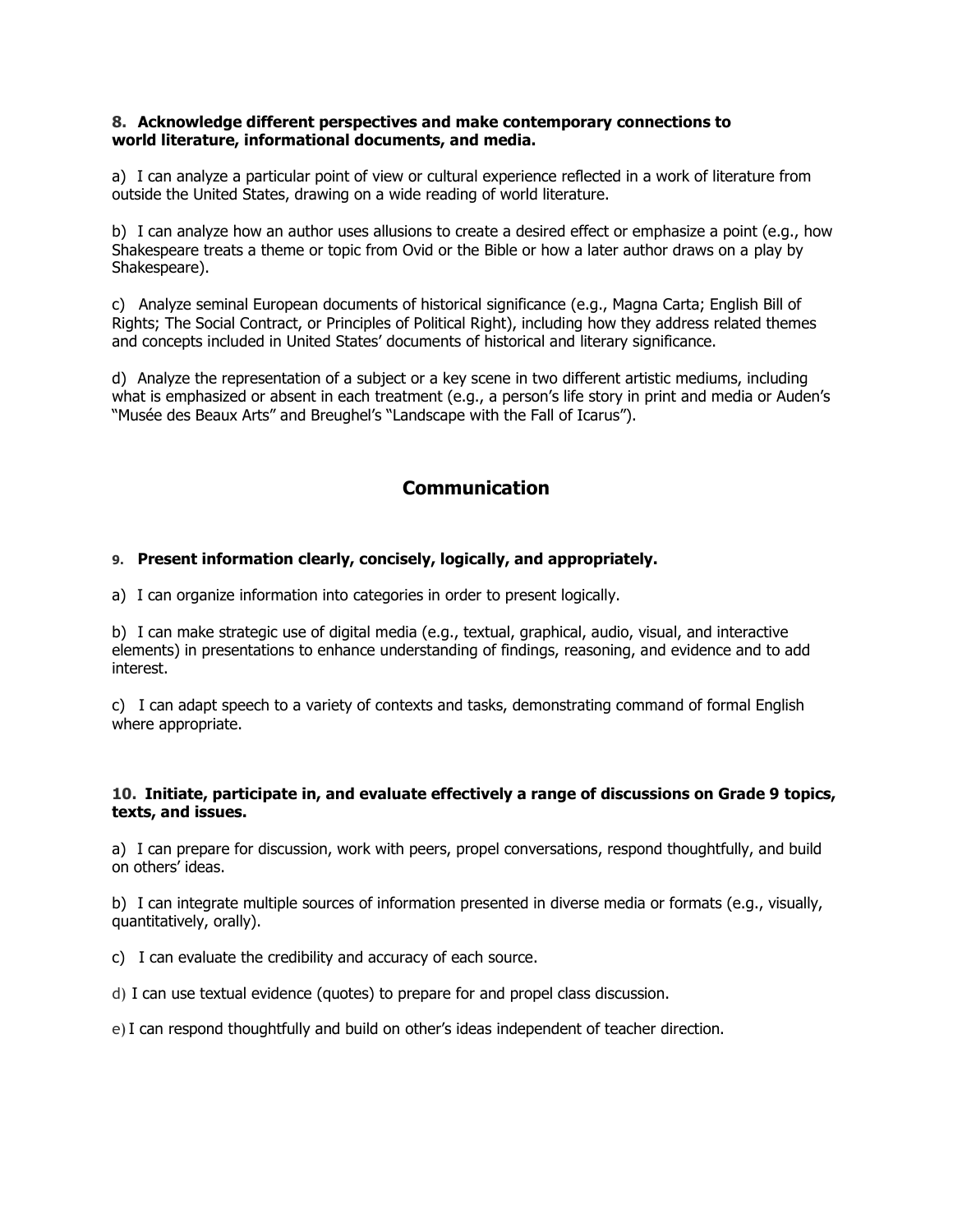# **Vocabulary**

### **11. Determine the meaning of unknown and/or multiple-meaning words, and phrases in grade-level texts.**

a) I can use context (e.g., the overall meaning of a sentence, paragraph, or text; a word's position or function in a sentence) as a clue to the meaning of a word or phrase.

b) I can consult general and specialized reference materials (e.g., dictionaries, glossaries, thesauruses), both print and digital, to find the pronunciation of a word or determine or clarify its precise meaning, its part of speech, or its etymology.

c) I can recognize, analyze, and apply AP level academic language including rhetorical devices and figurative language.

## **12. Expand vocabulary to increase reading comprehension and strengthen communication.**

a) I can demonstrate understanding of figurative language, word relationships, and nuances in word meanings.

b) I can demonstrate independence in gathering vocabulary knowledge when considering a word or phrase important to comprehension or expression.

# **10th Grade Language Arts**

# **Writing Applications and Process**

#### **1. Create documents to examine and convey complex ideas, concepts, and information clearly.**

a) I can compose and evaluate a thesis statement.

- b) I can recognize and utilize effective organizational strategies.
- c) I can provide textual evidence to support analysis of complex texts.

#### **2. Compose short and long-term documents using the writing process with logical format and structure, exhibiting mastery of the writing modes for various audiences and occasions.**

a) I can differentiate among the writing modes (narrative, argument, analysis, expository).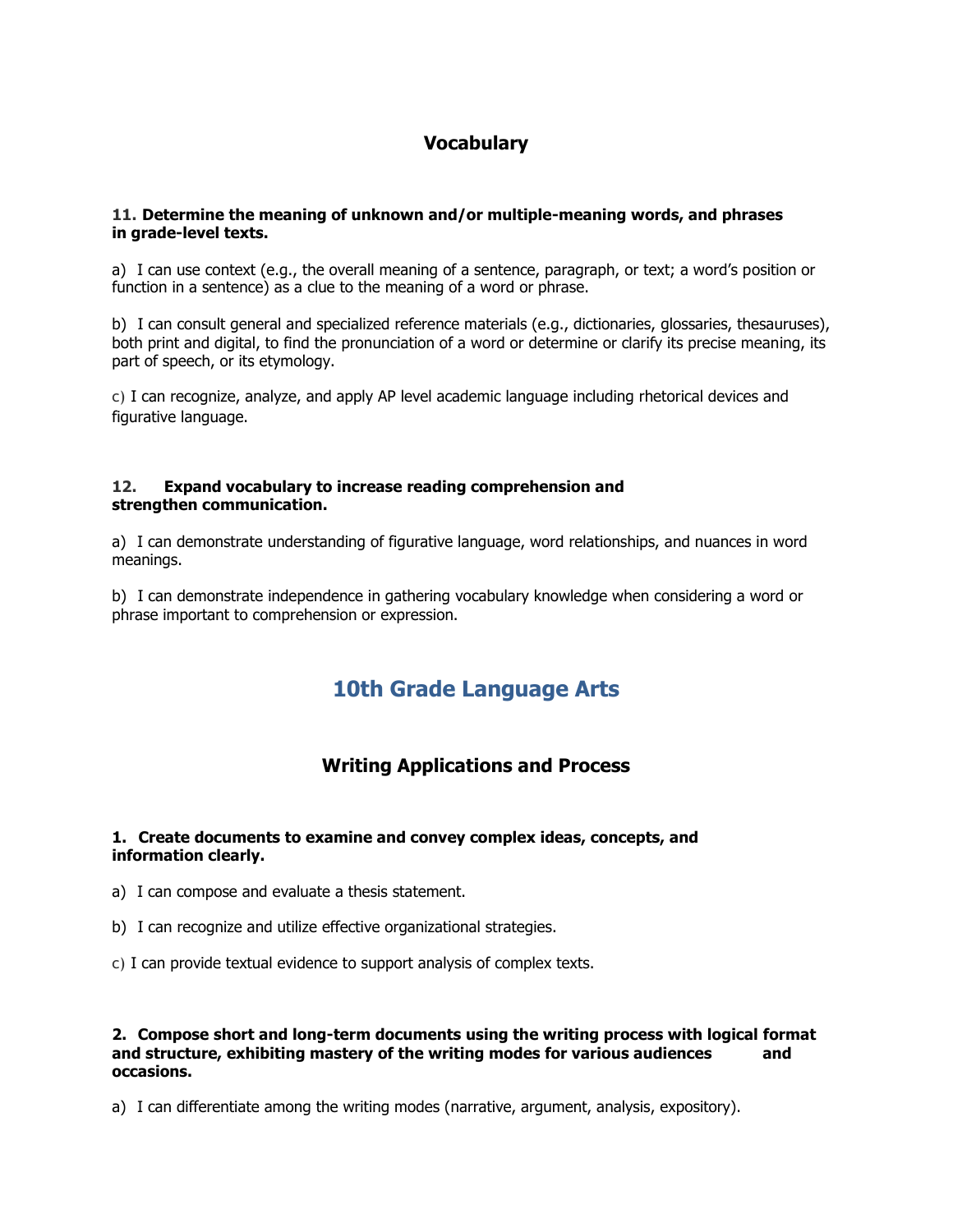b) I can write in the appropriate modes.

c) I can implement the parts of the writing process (brainstorming, pre-writing, drafting, editing, revising).

d) I can determine appropriate audience and utilize formal and informal language.

- e) I can produce writing under timed conditions.
- f) I can research, write, and edit writing independently.

#### 3. **Utilize the research process and technology to collect, evaluate, organize, and use valid and appropriate primary and secondary sources to support a thesis.**

- a) I can produce writing using the research process.
- b) I can avoid plagiarism and follow a standard format for citation.
- c) I can use literary or informational texts to support analysis, reflection, and research.
- d) I can read and evaluate literary criticism.

# **Writing and Mechanics**

### **4. Demonstrate command of the conventions of Standard English grammar and usage, spelling, and punctuation.**

a) I can recognize and correct mistakes in parallel structure.

b) I can use various types of phrases (noun, verb, adjectival, adverbial, participial, prepositional, and absolute) and clauses (independent, dependent) to convey specific meanings and to add variety and interest to writing.

c) I can apply the correct use of punctuation when combining two independent clauses.

d) I can recognize commonly misused and misspelled words.

e) I can apply my knowledge of writing conventions to college admissions standardized tests (ACT, SAT, and AP exams).

## **5. Apply knowledge of language to make effective choices for meaning or style.**

a) I can write and edit work so that it conforms to the guidelines in the assigned style manual.

b) I can utilize effective word choice and syntactical choices to communicate with an audience.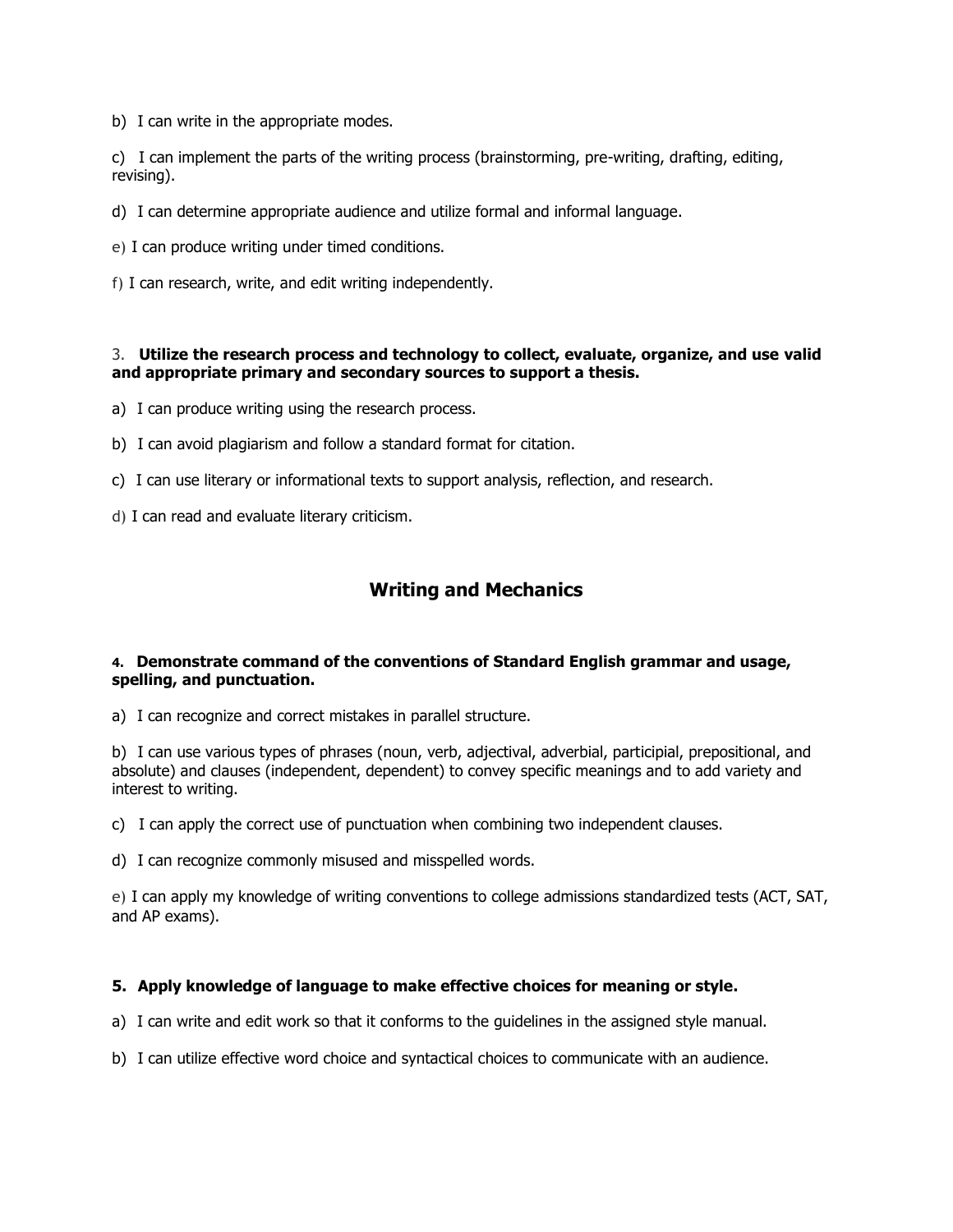# **Reading Comprehension and Application**

### **6. Read a variety of materials and analyze what the text says explicitly and draw inferences from the text.**

a) I can evaluate and assess arguments to determine fallacious reasoning and false statements.

b) I can compare and contrast different artistic mediums (poetry, fiction, nonfiction, film, music, painting, etc.).

c) I can recognize, analyze, and discuss literary components to demonstrate comprehension of a gradelevel appropriate text (personification, analogy, symbolism, metaphors, tone, imagery, characterization, plot, simile, and length and complexity of sentences).

d) I can identify a theme of a text and analyze in details its development over the course of the text.

e) I can analyze the language and literary elements that contribute to an author's style.

f) I can recognize various archetypal settings and characters.

#### **7. Understand different perspectives and styles to make contemporary connections to early American literature and historical documents.**

a) I can relate contemporary events to those of early American history.

b) I can understand the relationship between literature and history.

c) I can recognize how an author's ideas or claims are developed and changed through the progression of a work.

d) I can evaluate foundational US documents for their themes, purposes, and rhetorical features.

e) I can recognize American literature time periods before 1900.

f) I can synthesize and evaluate various sources (including sources in different media) on a single topic or subject.

# **Vocabulary**

### **8. Determine the meaning of unknown and/or multiple-meaning words, figurative language, and phrases in grade-level texts.**

- a) I can use context clues to determine the meaning of words.
- b) I can interpret figurative language and figures of speech.
- c) I can use specialized reference materials to gain needed information.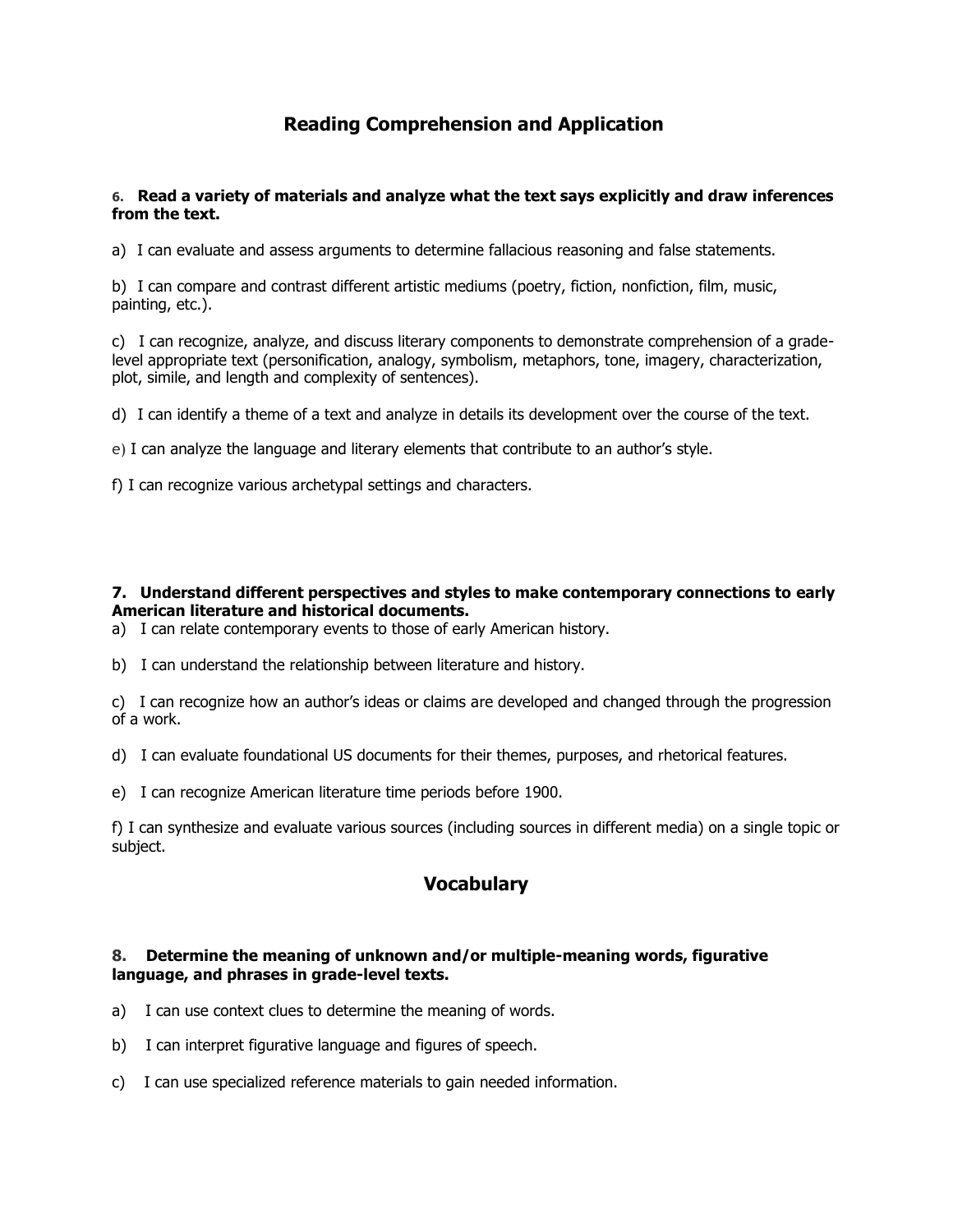d) I can recognize, analyze, and apply AP level academic language including rhetorical devices and figurative language.

## **9. Expand vocabulary to increase reading comprehension and strengthen communication.**

a) I can use prior knowledge to determine the meaning of unknown words to understand a text, including author's point of view and purpose.

b) I can use the correct form of words for a given context (advocate, advocacy; analysis, analyze, analytical).

# **Communication**

### **10. Deliver effectively planned presentations.**

a) I can articulate clearly and distinctly and present information logically to an appropriate audience.

b) I can use technology strategically and effectively to enhance presentations and demonstrate understanding of my topic.

#### **11. Participate in discussions and presentations for fallacies in logic.**

a) I can constructively participate (i.e. listen, pose and respond to questions, challenge ideas, evaluate a speaker's point of view, and form connections to broader ideas) in a range of collaborative discussions.

b) I can demonstrate command of formal English when indicated or appropriate.

c) I can create written discussions using supporting details to analyze texts.

# **11th Grade Language Arts**

# **Writing Applications and Process**

## **1. Compare writing styles of two or more modern American authors or public figures.**

a) I can recognize the elements of style, including word choice, sentence structure, parallelism, etc.

b) I can analyze the writing styles of modern American authors and speakers.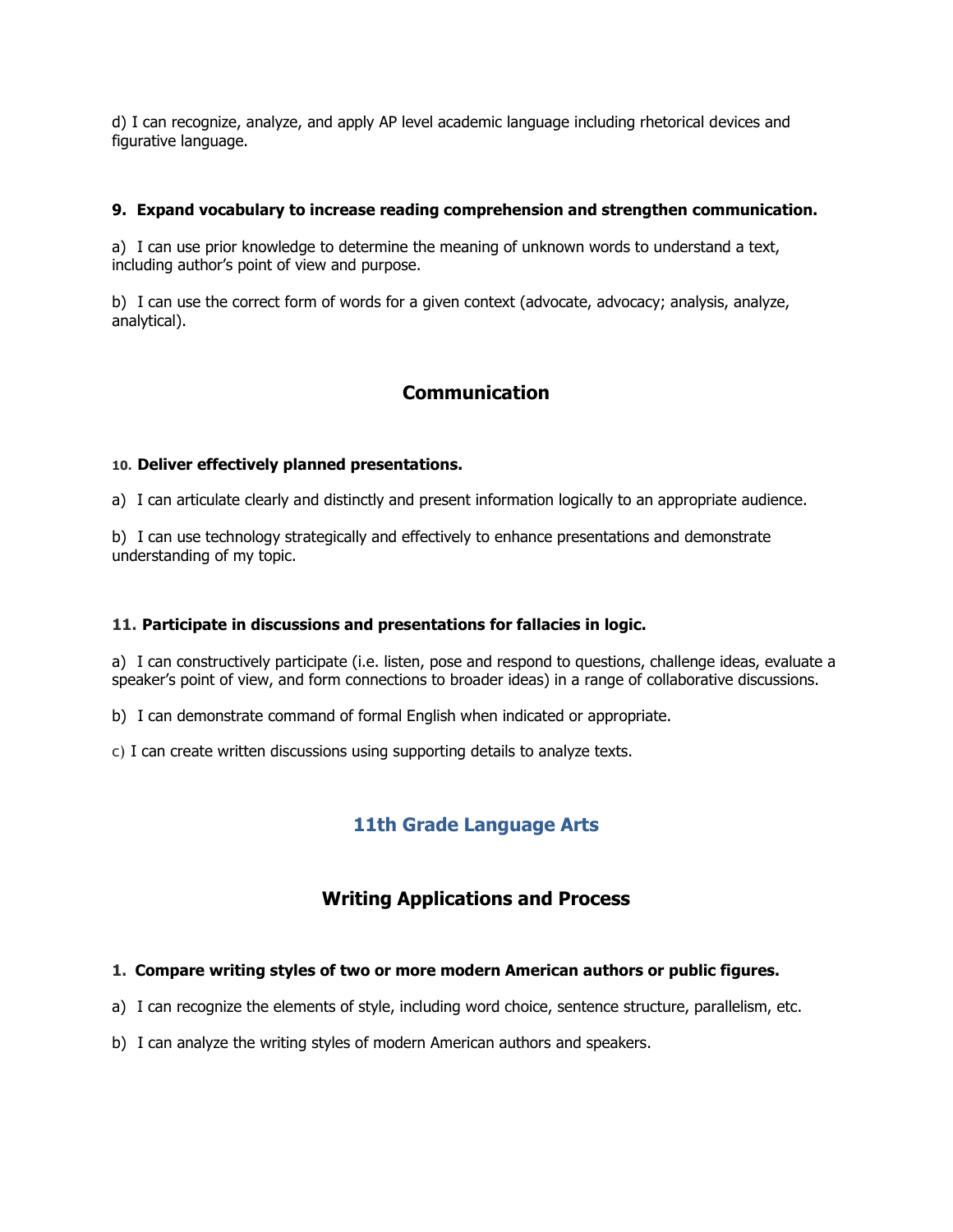### 2. **Compose focused and fluid compositions written in a variety of modes and lengths using technology.**

a) I can develop a thesis statement; determine audience and purpose; and incorporate specific examples, quotations, and paraphrases from sources.

b) I can identify different modes of writing, such as narrative, expository, argument, and analysis.

c) I can construct introduction, body, and conclusion paragraphs to meet the expectations of the written assignment.

d) I can compose arguments, including warrants, concessions, rebuttals, and appropriate support for a given thesis or prompt.

e) I can use the appropriate tone and voice for a given audience.

#### **3. Develop a research product that supports a thesis on a specific topic, incorporates the use of technology, and synthesizes source material.**

a) I can evaluate the credibility of online and print sources.

b) I can synthesize information from a variety of sources, following a standard format for citations.

c) I can utilize direct quotations, paraphrasing, and summarizing of primary source documents.

d) I can use the assigned documentation style to incorporate parenthetical citations into a research document.

e) I can create a works cited page or bibliography.

f) I can implement the parts of the writing process, including brainstorming, pre-writing, drafting, editing, and revising.

g) I can utilize technology to create a final document.

# **Writing Mechanics**

### **1. Demonstrate command of the conventions of Standard English grammar and usage when writing or speaking.**

a) I can demonstrate correct usage of conventions, including capitalization, punctuation, hyphenation, and spelling.

b) I can apply knowledge of language to understand how language functions in different contexts, to make effective choices for meaning or style, and to communicate when reading or listening.

## **2. Determine or clarify the meaning of unknown and multiple-meaning words and phrases.**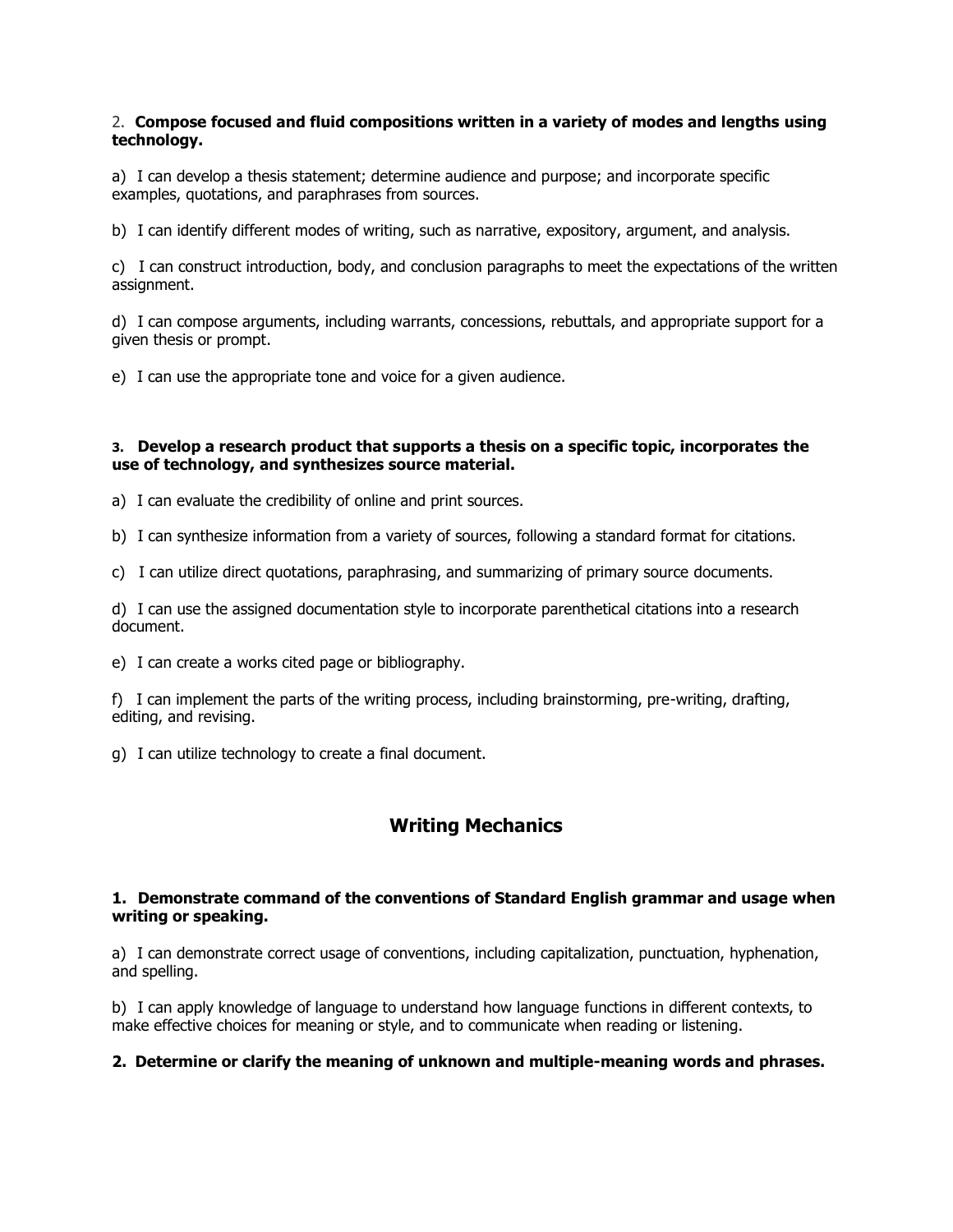a) I can correctly use reference material, both print and digital, to find the pronunciation of a word and to determine its precise meaning, part of speech, etymology, or standard usage.

b) I can determine meanings of words and phrases using context clues and available resources.

# **Reading (Comprehension and Application)**

## **3. Read and comprehend text and media, evaluating for structure, style, bias, significance, point of view, and purpose.**

- a) I can identify the literal meaning of a text.
- b) I can understand the structure of a text and an author's reasons for choosing a specific structure.
- c) I can evaluate an author's perspective and bias.
- d) I can identify an author's purpose for writing.

### **4. Analyze 20th and 21st century American fiction, poetry, and non-fiction for meaning, structure, themes, literary elements and devices, and figurative language.**

- a) I can demonstrate understanding of narrative structure.
- b) I can identify and evaluate stylistic choices and compare these choices among authors.
- c) I can identify and explain significance of setting, theme, and symbolism.
- d) I can identify and trace development of characterization.
- e) I can define, identify, and explain significant figurative language and literary devices.
- f) I can apply knowledge of figurative language and literary devices in writing.

# **Vocabulary**

### **5. Demonstrate knowledge of vocabulary and incorporate vocabulary words into academic and personal writings.**

- a) I can use context clues and study skills to expand vocabulary.
- b) I can use proper vocabulary for a given audience and purpose.

# **Communication**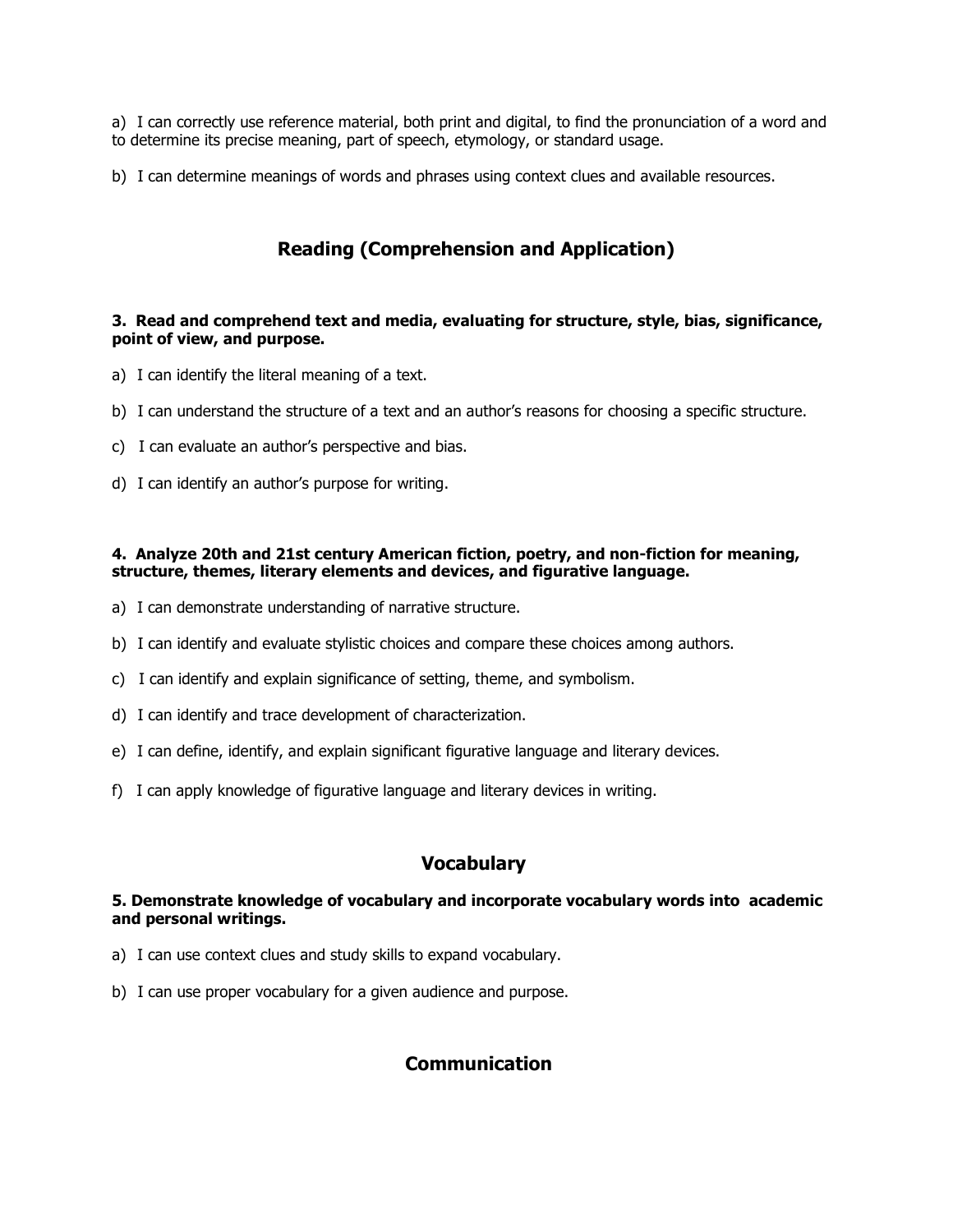## **6. Generate formal and informal presentations, integrating technology and research.**

- a) I can explore and choose appropriate research topics.
- b) I can demonstrate understanding of public speaking through proper diction, volume, pitch, and tone.
- c) I can engage audience through appropriate body language and eye contact.
- d) I can generate a strong interest and enthusiasm through facial expressions and body language.
- e) I can demonstrate preparedness.
- f) I can adapt speech to a variety of contexts and tasks.

## **7. Compare and evaluate others' opinions and engage in respectful discussion of different perspectives.**

- a) I can listen respectfully to others' opinions.
- b) I can contribute to the discussion in meaningful way.
- c) I can organize thoughtful responses to others' opinions.

#### **8. Evaluate a speaker's point of view, reasoning, and evidence.**

- a) I can identify a speaker's point of view.
- b) I can evaluate a speaker's evidence, looking for potential bias.

# **12th Grade Language Arts**

# **Writing Applications and Process**

### **1. Compose well-written short-term and long-term documents and analyses in different modes for a variety of purposes using technology.**

a) I can compose an argument to support claims in an analysis.

b) I can compose informative/explanatory texts to examine and convey complex ideas, concepts, and information clearly and accurately.

- c) I can compose narratives to develop real or imagined experiences or events.
- d) I can analyze literature and media through comparison, summary, critique, and research.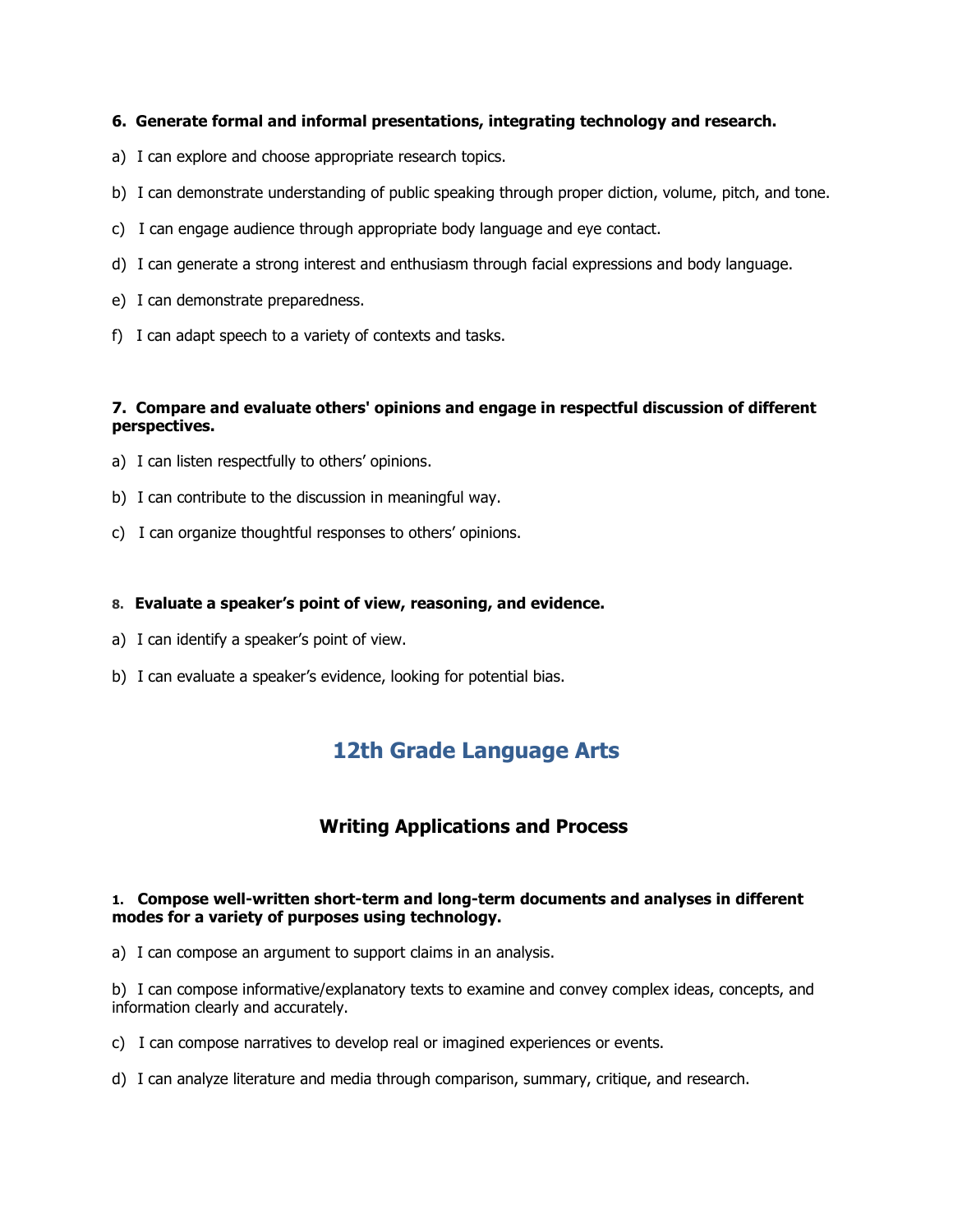- e) In each mode, I can introduce, develop, and support the concept and/or idea.
- f) I can write an effective conclusion to sum up information presented in the body of an essay.
- g) I can use precise language, words, and phrases, and correct syntax.
- h) I can compose creative works related to British literature.
- i) I can communicate an effective voice suitable for audience and purpose.
- j) I can generate a research-based full-length paper.
- k) I can complete assessments and assignments using current technology.

#### **2. Edit and revise student writing independently.**

- a) I can identify and implement steps in the writing process.
- b) I can recognize and correct my writing errors and those of others.
- c) I can incorporate transitions and appropriate sequence.
- d) I can revise and rewrite to avoid plagiarism.

#### **3. Construct complex sentences and follow grammatical and spelling rules with accuracy.**

- a) I can write using college preparatory language.
- b) I can create complex sentences to enhance ideas.
- c) I can edit work for accurate spelling.
- d) I can use hyphens correctly.

#### **4. Conduct short and sustained research projects.**

- a) I can execute  $MLA$  style.
- b) I can properly document research materials.
- c) I can gather and evaluate relevant information from various sources to support a topic.
- d) I can incorporate source material into writing.

# **Reading Comprehension and Application**

**5. Determine themes and central ideas in literature, informational/functional reading materials, and media.**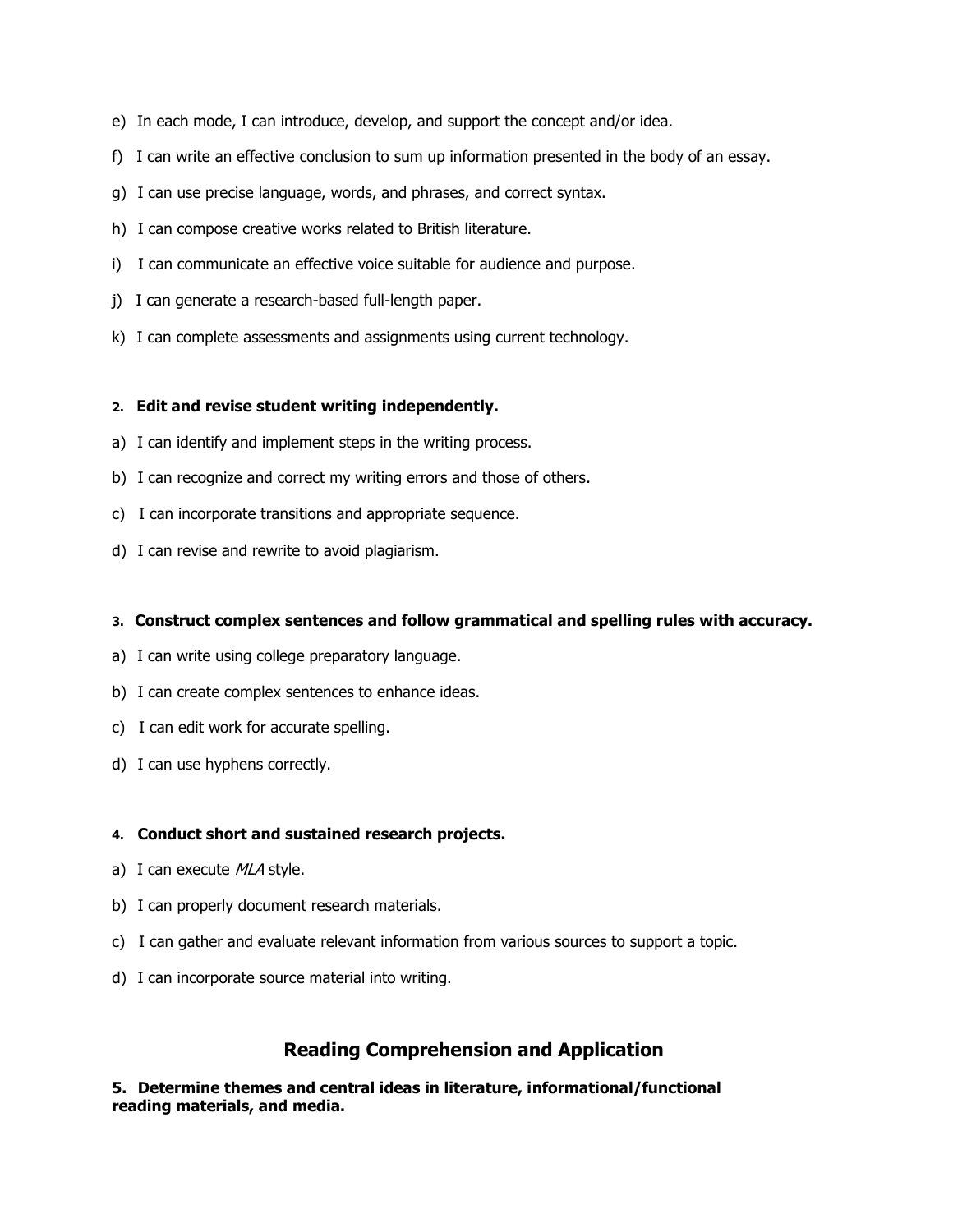a) I can determine text structure.

b) I can cite strong and thorough textual evidence to support analysis of what the text says explicitly and implicitly.

c) I can make inferences drawn from the text, including determining where the text leaves matters uncertain.

d) I can summarize information.

e) I can determine two or more themes of a text and analyze their development over the course of the text.

#### **6. Analyze various genres of British literature and media for style, audience appeal, cultural significance, plot structure, literary elements and devices, and organizational structure.**

- a) I can recognize and analyze literary elements and devices.
- b) I can determine audience appeal.
- c) I can identify cultural significance of literature and media.
- d) I can distinguish organizational structure.
- e) I can analyze characters, plot structure, and figurative language.
- f) I can compare and contrast literature and media.

## **7. Recognize and evaluate literary elements, language, and points of view.**

- a) I can interpret the tone and mood of literature and media.
- b) I can recognize and evaluate paradox, archetypes, parody, foil, and allegory.
- c) I can interpret figurative language, symbolism, irony, and satire.
- d) I can recognize patterns and forms of verse, rhyme and rhythm.
- e) I can evaluate the quality of imagery and describe the scenes created by the writer's words.
- f) I can apply the terms of drama to a script or a production.

g) I can interpret and appraise an author's literary style including diction and rhetoric to determine if points are clear, convincing, and engaging.

- h) I can interpret figures of speech in context and analyze their role in the text.
- i) I can analyze nuances in the meaning of words with similar denotations.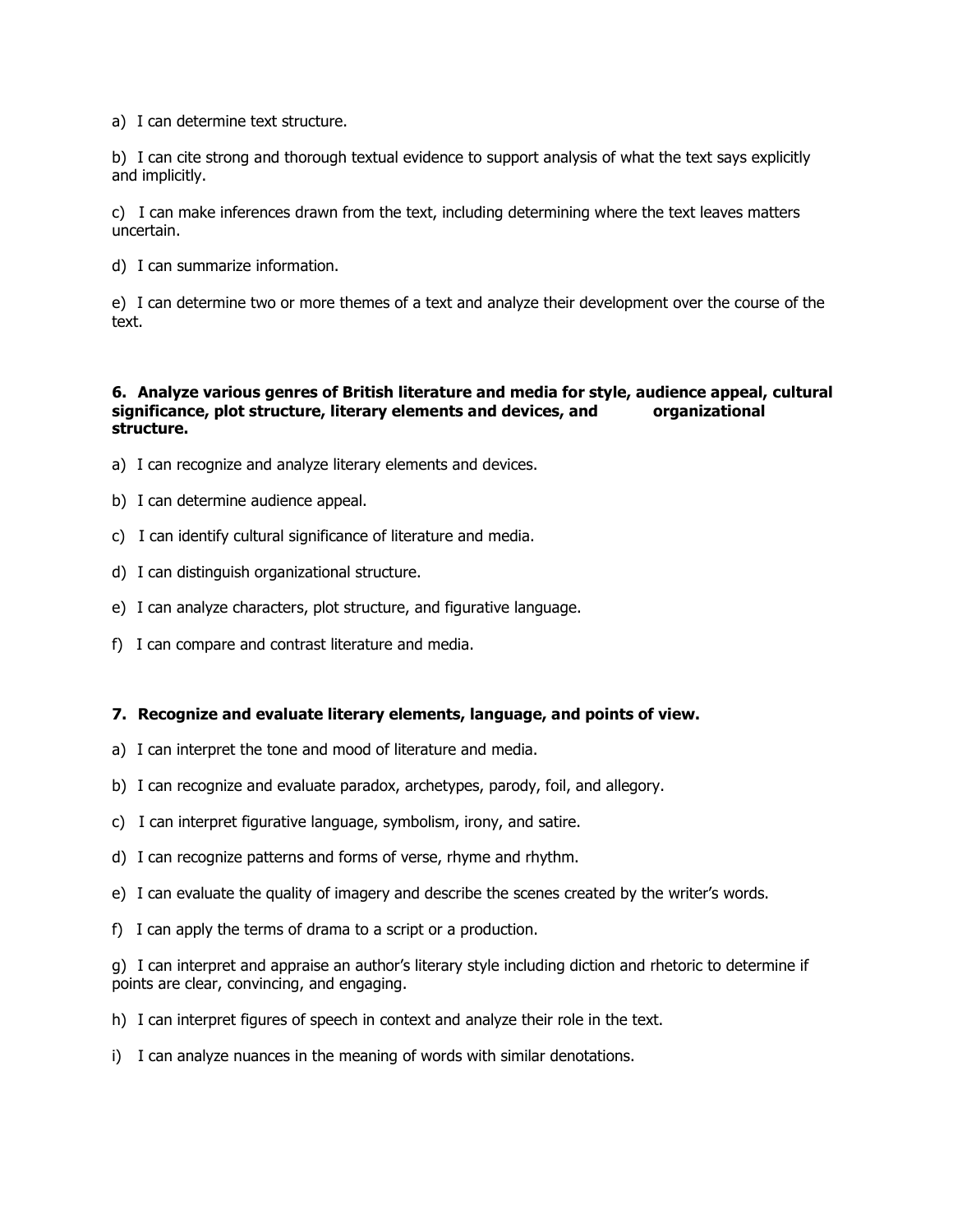# **Vocabulary**

### **8. Expand vocabulary in academic and personal writing with a focus on culturally significant words and terms.**

- a) I can incorporate appropriate vocabulary into my writing for various situations and audiences.
- b) I can recognize and interpret allusions to literature and mythology.
- c) I can recognize and interpret cultural literacy terms and use them accurately.

## **9. Determine the meaning of words and phrases in texts and analyze how they are used.**

a) I can use context as a clue to the meaning of a word or phrase.

b) I can identify and correctly use patterns of word changes that indicate different meanings or parts of speech.

c) I can consult general and specialized reference materials both print and digital to find the pronunciation of a word or determine its meaning.

# **Communication**

## **10. Actively engage in small-group and whole-class discussions and presentations.**

a) I can come to discussions prepared, having read and researched relevant material, and use this preparation in order to contribute fully to class activities and discussions.

b) I can collaborate with peers to promote and organize discussions.

c) I can propel conversations by posing and responding to questions that probe reasoning and evidence.

- d) I can clarify, verify, or challenge ideas and conclusions.
- e) I can synthesize materials and comments in class discussions and group presentations.
- f) I can evaluate the effectiveness of peers' diverse perspectives without bias**.**

## **11. Evaluate effectiveness of multiple sources of information presented in diverse**

## **formats and media.**

a) I can make informed decisions and solve problems, evaluate the credibility of each source, and note any discrepancies among data.

- b) I can evaluate visual media to determine technique, audience appeal, and impact on audience.
- c) I can recognize bias in visual communication.